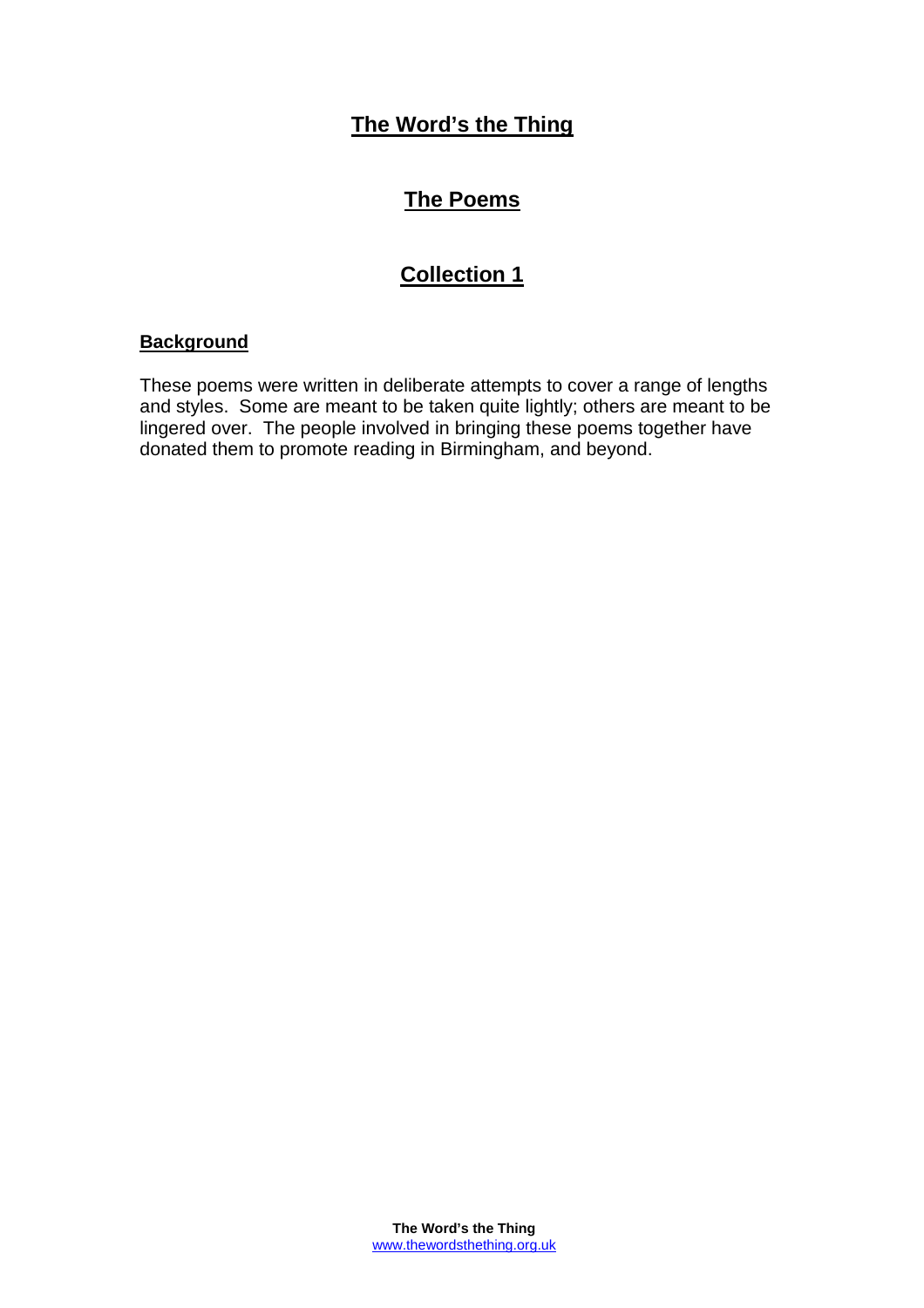### **Rooms**

From the shadows of the old hall the smell of writing in progress, quirky on squared paper calibrated to fit the hours latticed to match the page.

From rank depths of the pantry store the spectral colours of hung game and hardening rounds of white cheese waiting for cook, anxious to find just the right recipe.

Upstairs, in the breathing spaces between the walls, pitching quietly against each other until reaching their silent conclusions; conversations never had.

I finally come back to visit the rooms with built-up memories of who I, and you, once were. I take it in, just one last time, and believe every whisper.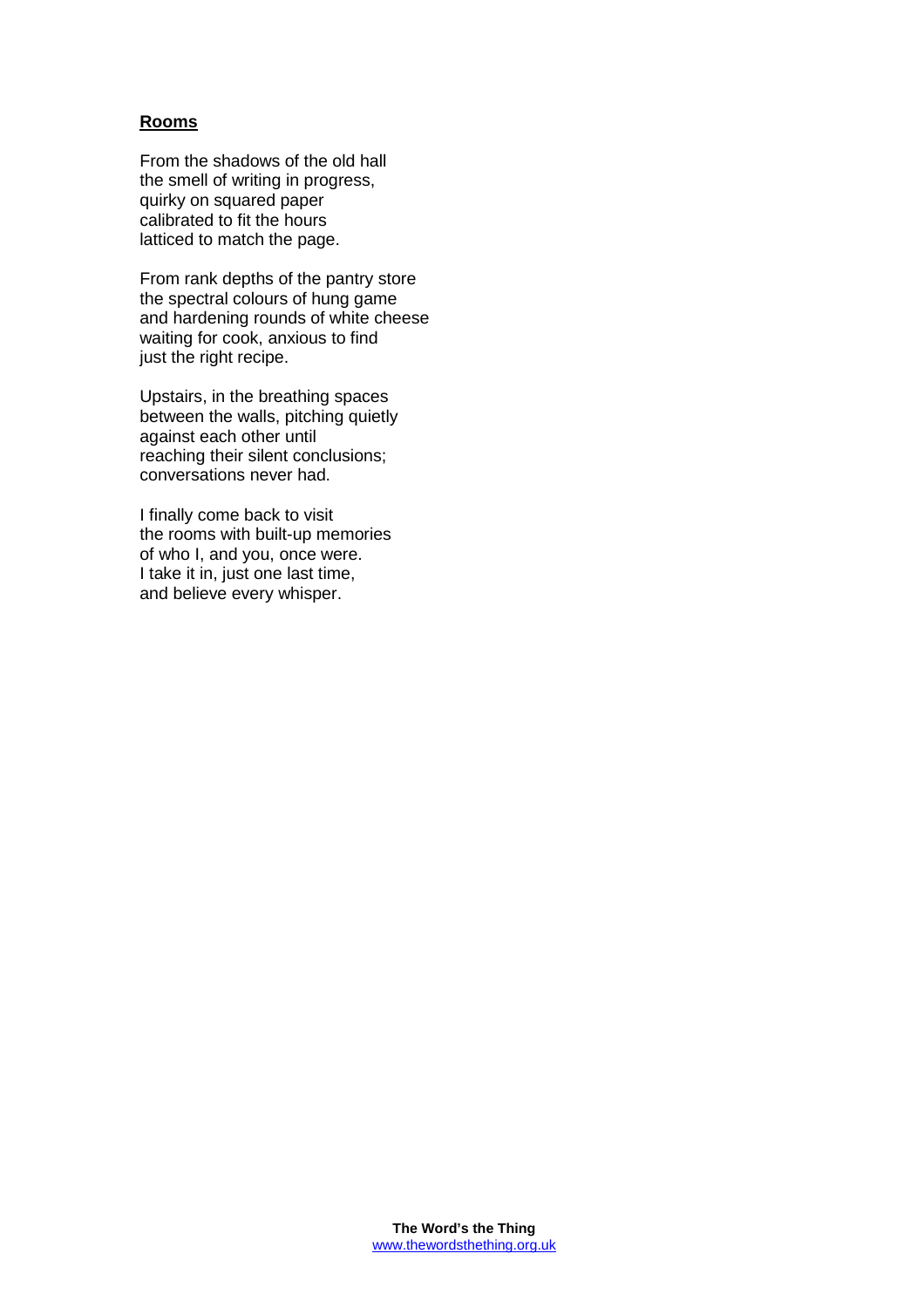## **'…. A look that only a mother could give a child'**

A glance

a wink

a twinkle

a stare.

A look that sighs

a look that rewards a look that chastises

a look that reminds.

A look that promises: I'll always be here

a look that regrets: One day you'll be gone

a look that says: Rely on me

a look that only a mother can give to a child.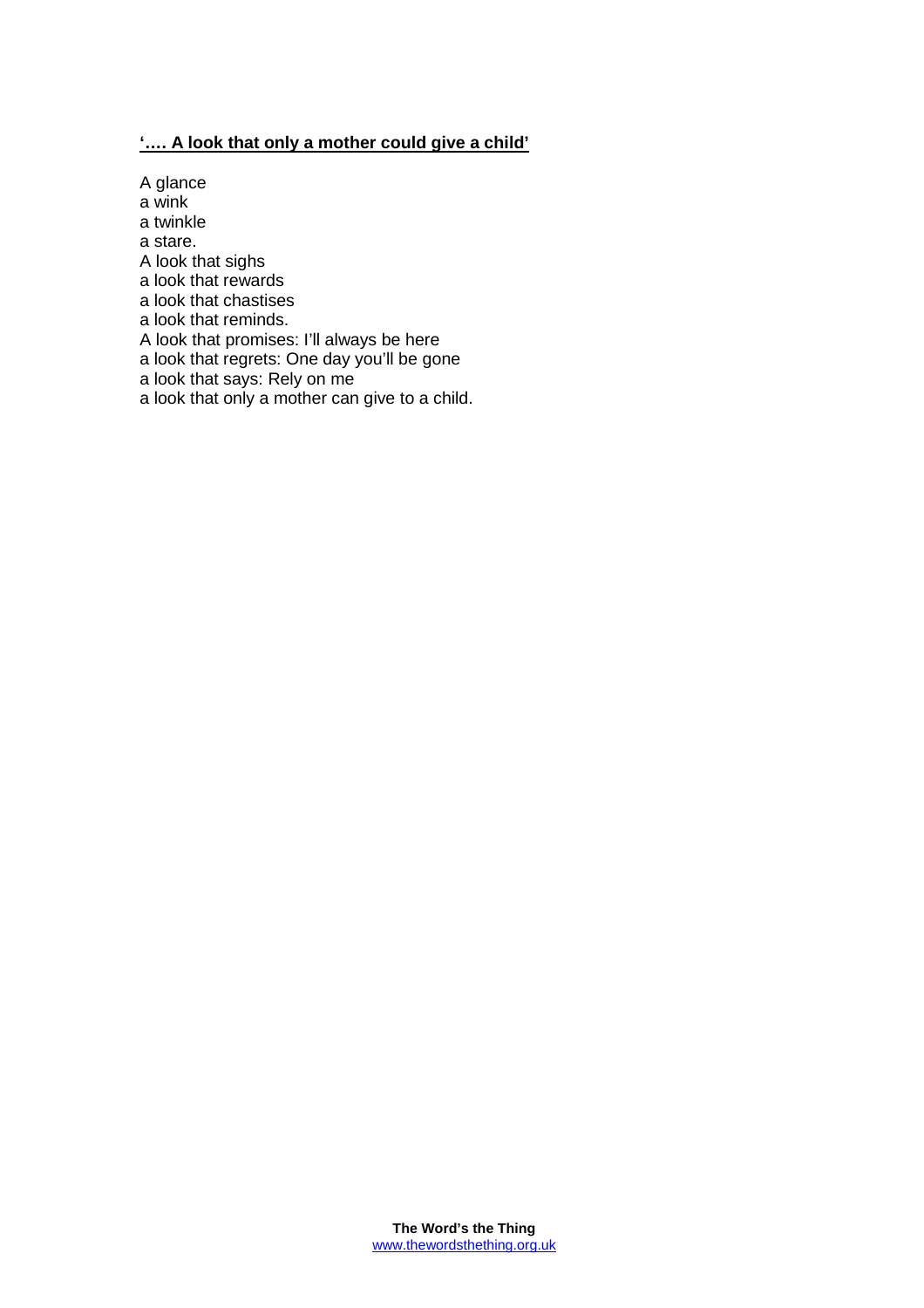#### **The hand and the axe**

The hand that wields the axe is an old hand, a scarred hand, arcing slowly in a frayed cuff; And the axe has a recent wooden shaft season-fresh from hardware store for its well-worn metal, splitting logs before the frosts set in.

The hand that wields the axe is a steady hand in a black silk shirt, a hired hand with a hooded face; And the axe is old of histories severing lines down their ages setting a stop to traitorous acts before the rot sets in.

The hand that wields the axe is a vengeful hand, of marauding stock, sweeping in from open Steppes; And the axe is of richly captured steel traded on shifting sands of old silk routes to meet an owner just beyond Samarkand before its longer trek begins.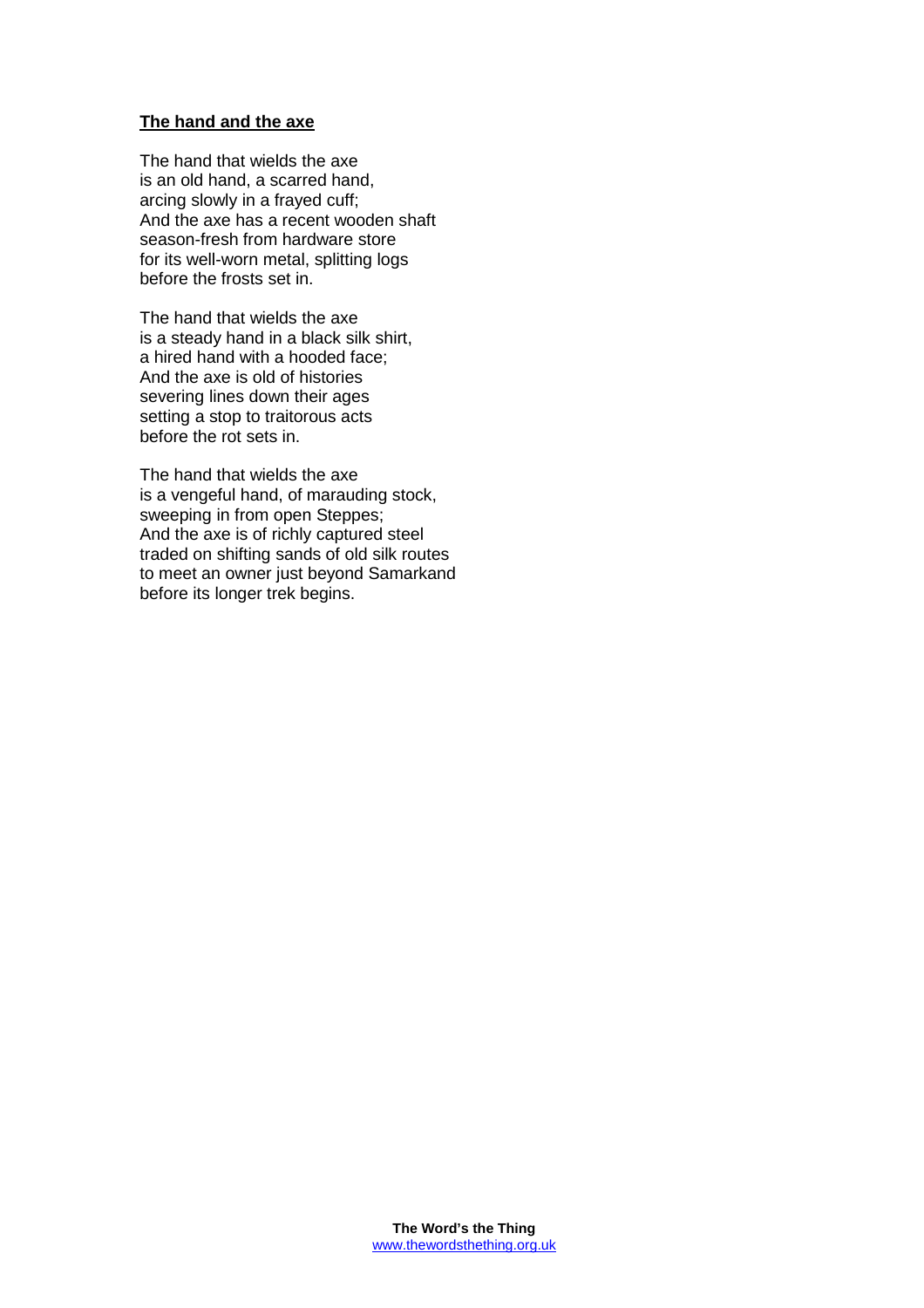#### **Barcoded**

I have this barcode, you see - or maybe you don't, for it's written deep on my soul.

So maybe you read me and maybe you don't. It doesn't really matter at all.

So maybe you'll read me or maybe you won't. I have this deep barcode you see.

It really doesn't matter if you won't read to me what is so deeply written on my soul.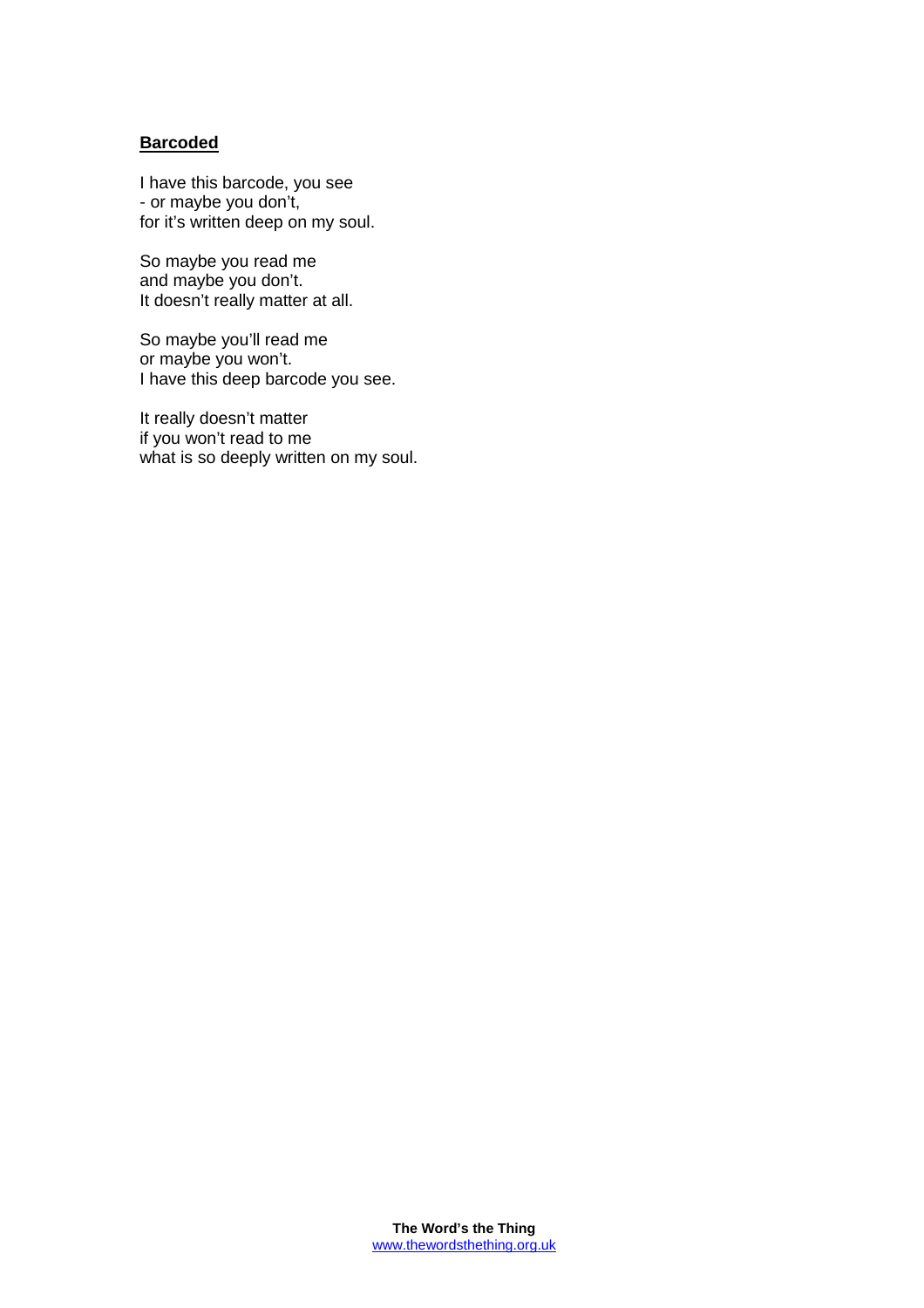### **Side effects of moving through time**

I've temporarily fallen out of time. I've started living alternate bits of each day not simply at a faster or slower pace but in some altogether different timeframe.

This new time has edges that are somewhat rougher. Minutes clanking; Hours dropping into place; Days tumbling heavily into night.

A denser time with a sense of moving far too clumsily to catch the last of the light. There's an uncertain halting progress, with me not really knowing what comes next.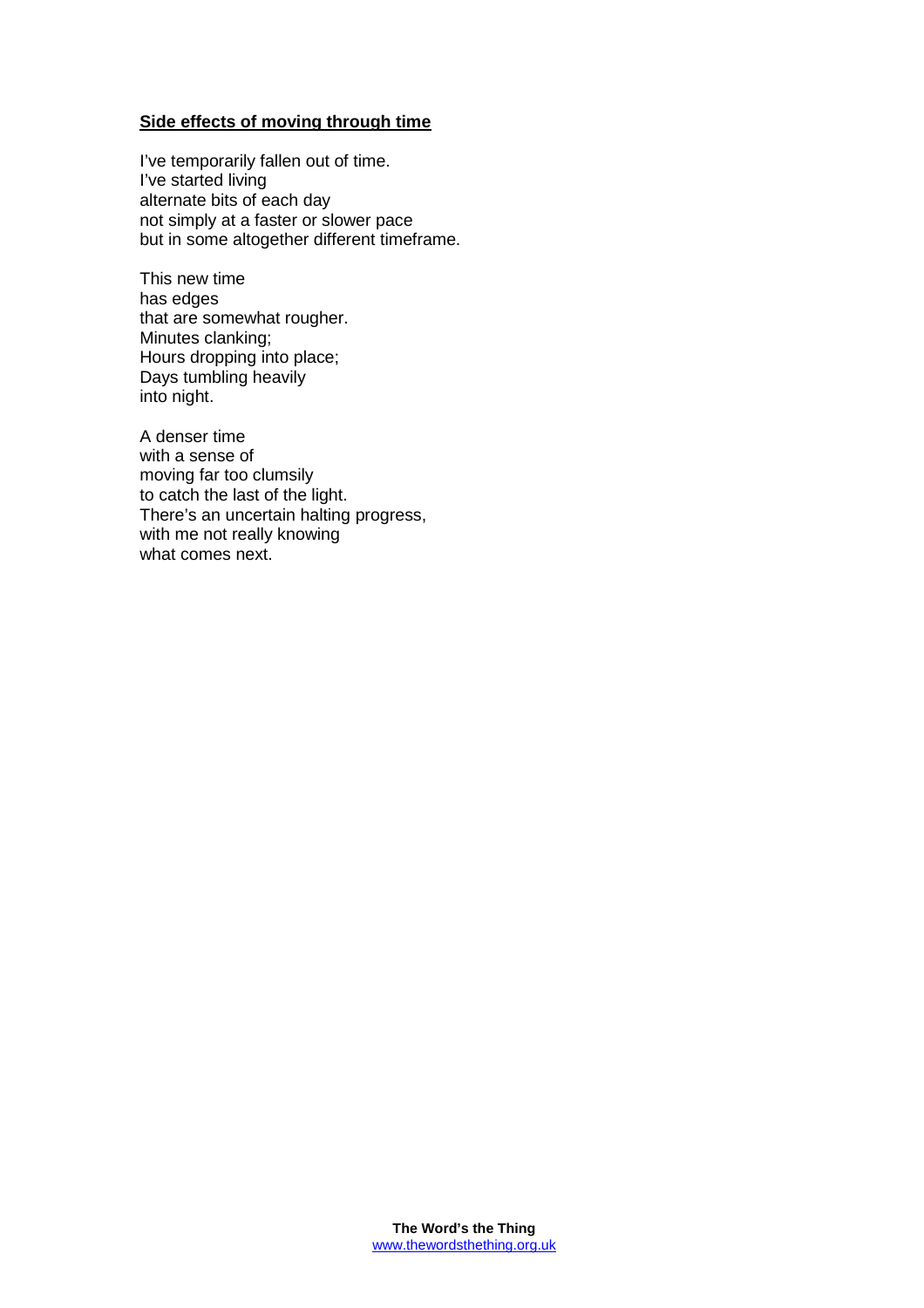## **Doing Poetry: No Sweat**

I'm going to be a poet. It's an odd thing at my time of life but a choice that is becoming more popular, I've noticed.

I've bought my first garret and cut down on food. I now only need access to a pub full of artists and a distant woman to impossibly love and I'll be off doing poetry. No sweat.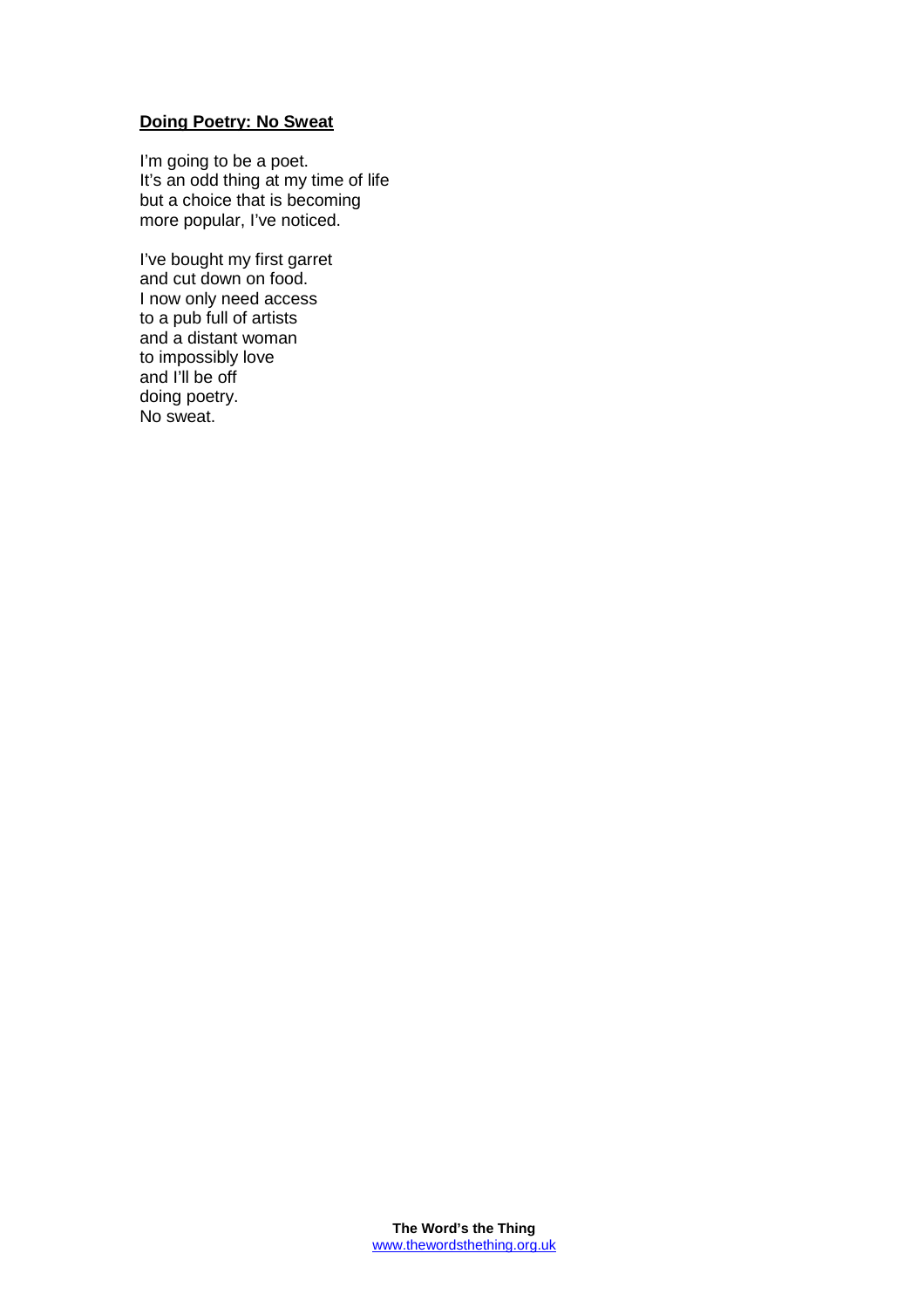#### **How did I get this old?**

I didn't notice it happening but the fact that it always seemed to be Saturday was warning me that time was passing.

If I did quietly sneak a sidelong glance when moving past the mirror there always seemed to be someone hoping for a younger me.

I didn't think of myself as ageing but the greying and the balding should have held out a clue that the wrinkles were more than dry skin.

I didn't notice it gently arrive but now that old age is here I will refuse its tag and wait for time to catch up again.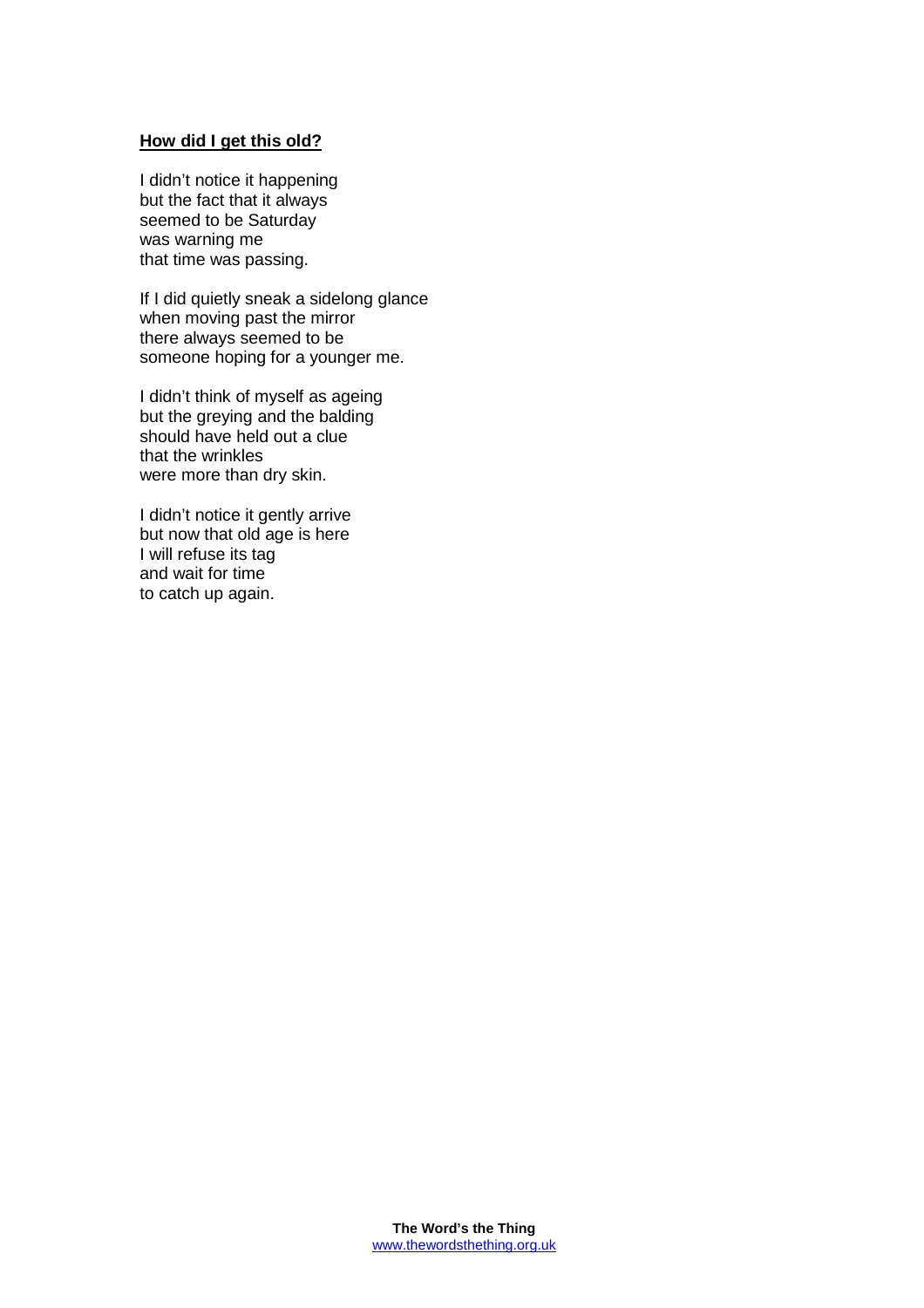## **Leaf – Writer – Ending**

The dangling leaf able to spin with the tiniest of breath hangs on in indecision: Is it time, yet, to fall?

Light, worked through a crack in the shed's outer coating, picks out a dusted web weighted by a single brown leaf.

They were the hands of a dancer.

I used to leave the door half open to let in the sun and to set lure and trap for passing stray ideas.

Somewhere in the world is an apple which, neatly halved, will open up an image of the Virgin Mary.

I brush heavily past head against the rain sweeping an eddy fumbling the doorcatch.

Autumn, when the choosing of this shed for writing seems to have been a curious thing: but it's what I do.

Chapter Three and she's still there holding out her hands. How best to describe them?

Seasons change. Chapter Ten: She's cooking. The knife cuts through and there inside …

No-one has been here for years but on the desk, defiantly, lie the pen and the cup as quietly put down on a spring afternoon when new leaves were budding and the air was still.